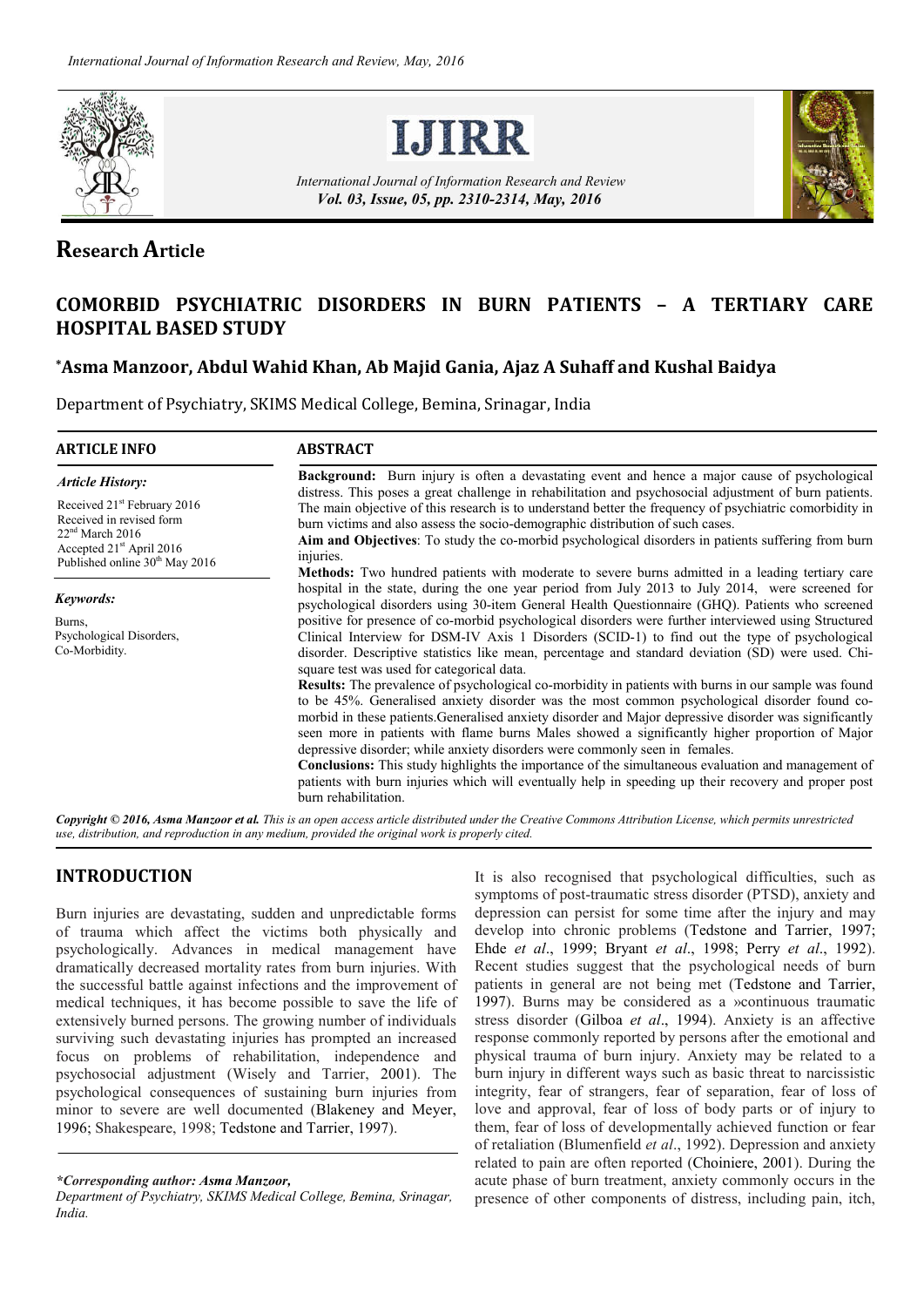and mood disturbances such as depression or grief. One component of distress will often enhance another area of distress. Forexample, some evidence exists to support a bidirectional relationship between pain and anxiety. Poorly managed pain can increase anxiety and *vice versa*. Depression in burn injured patients may be evoked by several causes. Depressed moods are expected responses to any loss or threatened loss. All of the fears that bring anxiety can also bring about depressed feelings. Grief and mourning, pain and social isolation during hospitalization may also have a relationship with post burn depression (Choiniere *et al*., 1994). While the relationship between burn injury and psychological disorders has been recognized in the literature, presently there are very few studies that attempt to define the relationship between the two.The authors of this study are frequently called for the assessment and management of psychological distress among burn patients admitted in a leading tertiary care hospital of the state. Hence, while assessing such patients, the idea of conducting a study to find the psychiatric comorbidity in burn patients was conceived.

# **MATERIALS AND METHODS**

#### **Materials**

#### **General Health Questionnaire (GHQ)**

The General Health Questionnaire (GHQ) of Goldberg (1972) is the most popular instrument for screening psychiatric disorders in patients and community samples. There are four versions of the GHQ in general use. We have used the 30 item version of the GHQ (GHQ-30).

#### **Structured Clinical Interview for DSM-IV Axis I Disorders (SCID I)**

The Structured Clinical Interview for DSM-IV Axis I Disorders (SCID-I) is a diagnostic examination used to determine DSM-IV Axis I disorders (major mental disorders). There are at least 700 published studies in which the SCID was the diagnostic instrument used.

### **American Burn Association grading system for burn severity and disposition**

#### **Methods**

This was a hospital based cross-sectional study which included patients with moderate to severe burns admitted in a tertiary care teaching hospital in Kashmir. 200 consecutive patients with moderate to severe burns, who were hospitalized during July 2013 to July 2014 at the Hospital, were taken as the sample for this study. From the patients included in the study, 120 (60%) were females and 80 (40%) were males. Age of the patients were between 18 and 60, the hospital stay ranged from 2 weeks to 6 months. All burns were accidental. The most frequent cause of the burns was thermal injuries (e.g., flames), and other causes included electrical and chemical burns. Patients with major burn injuries and minor burn injuries didn't participate in the study, because those with major burn injuries couldn't fill the questionnaires at that time and those with mild injuries were not admitted in the ward. During the first few days after stabilization of vital functions, patients were

informed about the study and gave their consent to participate. They were interviewed after two weeks of their burn trauma.The patients were screened with the 30-item General Health Questionnaire (GHQ-30) for determining psychiatric comorbidity. Patients with GHQ score greater than 5 (suggestive of some underlying psychiatric morbidity as per Likert's scoring system) were then interviewed with the SCID-I for diagnosis of psychiatric disorders.

**Study site:** Burn ward of a tertiary care teaching hospital in Kashmir

**Study design:** Cross-sectional observational type of study

**Study duration:** July 2013 to Jul 2014

**Sample size:** 200 patients admitted in burn ward

**Biostatistical analysis:** Descriptive statistics like mean, percentage and standard deviation (SD) were used. Chi-square test was used for categorical data with 'p' value less than 0.05 considered significant



#### **Inclusion Criteria**

- Age above 18 years and less than 60 years.
- Patients who are willing to give informed consent.
- Patients with accidental burns.
- Patients with moderate burn injuries.

#### **Exclusion Criteria**

- Patients with hypertension, diabetes, ischeamic heart disease and other co-morbid medical illnesses.
- Patients having any previous history of psychiatric disorders.
- Patients with mild burn injuries.
- Patients with major burn injuries.

### **RESULTS**

Out of 200 patients in the present study, 60% were females and 40% were males. The mean age of patients was 38.41 years. The majority (61%) were in the age group of 20 to 40 years, 39% fell in the age group of 41 to 60 years. Statistics about socio-demographic data revealed that 54% of patients belonged to rural areas and 46% fell under urban category. Flame burn was the commonest cause of burn in the study (70%) followed by electrocution (29%). Least common was chemical burn  $(1\%)$ .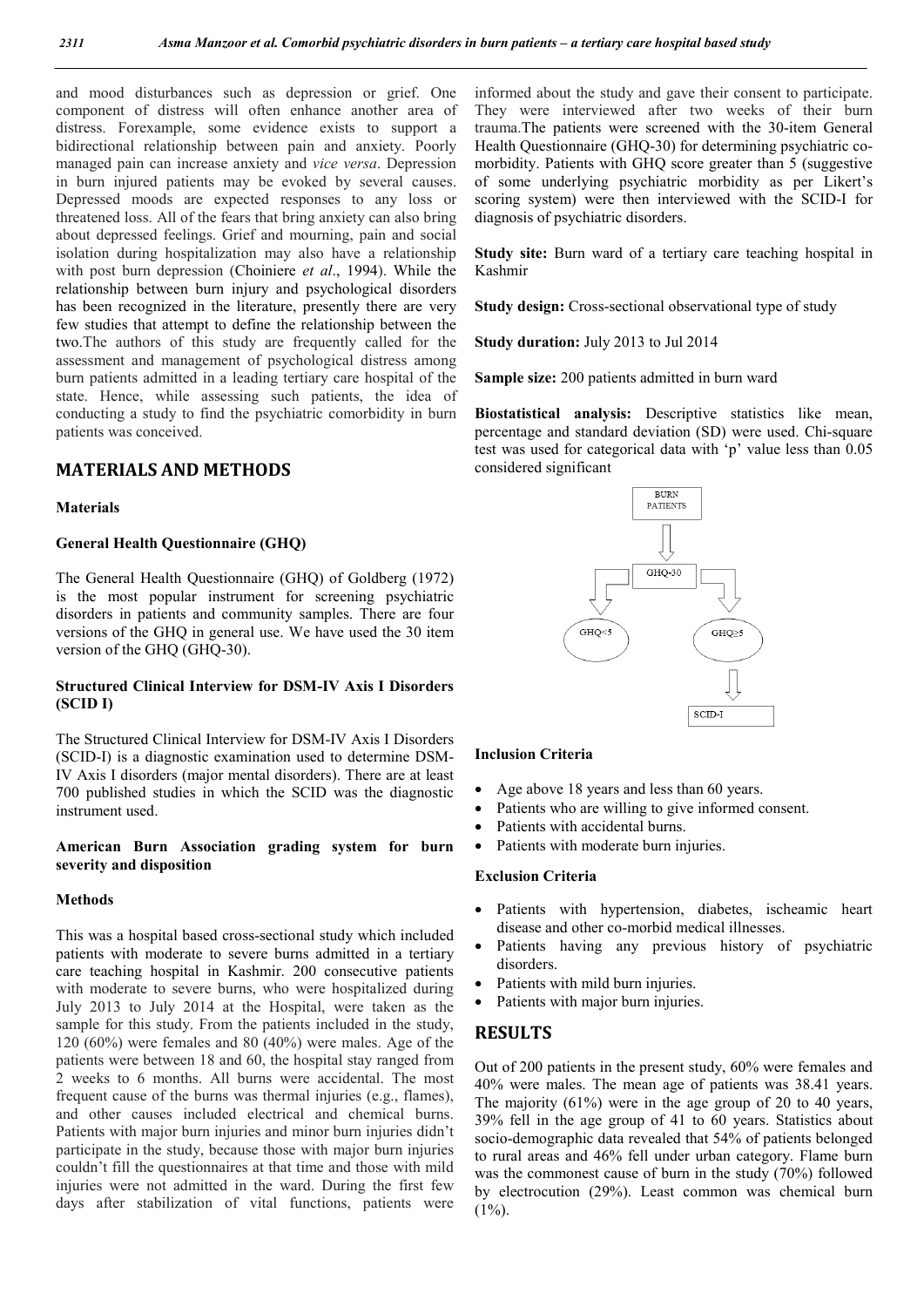**Association between psychological co-morbidity in patients with Burns**

**Table 1. Psychological morbidity in patients with Burns**

| GHO score | No. of Burn cases $(\% )$ |
|-----------|---------------------------|
| $> 5*$    | 90(45)                    |
| < 5       | 110(55)                   |
| Total     | 200 (100)                 |
|           |                           |

\*suggestive of psychological morbidity

The prevalence of psychological morbidity in this study population was 45% (90 out of 200) (Table 1).

**Table 2. Age wise psychological co-morbidity in patients with Burns**

| Age $(Yrs)$           | GHO Score  | Total $(\% )$ |         |  |
|-----------------------|------------|---------------|---------|--|
|                       | $($ %)     | 5(%)          |         |  |
| $20-40$               | $(23.5)^*$ | 75 (37.5)     | 122(61) |  |
| $41-60$               | 21.5)      | 35 (17.5)     |         |  |
| Total                 | 90         | 110           | 200     |  |
| Chi-square $= 5.2997$ |            |               |         |  |

\*P=0.0213

52.2% (47 out of 90) of those who were psychologically morbid belonged to the age group of 20-40 years (P=0.0213) (Table 2)

**Table 3. Association between sex and psychological co-morbidity in patients with Burns**

| Co-morbidity      | Sex          | Total          |          |
|-------------------|--------------|----------------|----------|
|                   | Male N $(%)$ | Female N $(%)$ |          |
| Present           | 30(15)       | 60(30)         | 90(45)   |
| Absent            | 50(25)       | 60(30)         | 110(55)  |
| Total             | 80(40)       | 120(60)        | 200(100) |
| Chi-square=3.0303 |              |                |          |

P value=0.081

Psychological co-morbidity was seen more in females than males (Table 3) and rural population (58.9%) (53 out of 90) more than urban population 41.1% (37 out of 90).

#### **Cause of burn and psychological co-morbidity**

Psychiatric comorbidity was seen significantly more in patients with flame burns 69 out of 90 (76.7%) ( $P = 0.015$ ). In patients with electrocution 21 out of 90 had psychiatric comorbidity  $(23.3\%)$ .

#### **Distribution of cases in patients with burns according to type of psychological co-morbidity**

Generalised Anxiety Disorder was found to be the the most common psychological morbidity (32.2%). This was followed by Major Depressive Disorder (22.2%), Acute Stress Disorder (16.67%), Posttraumatic Stress Disorder (14.44%), Panic disorder without Agoraphobia (8.89%) and Panic disorder with agoraphobia (5.56%).(Table 4) GAD and MDD were significantly found to be associated with patients with flame burns (Table 5).

#### **Age group and type of co-morbidity in patients with burns**

Majority of patients with GAD (16 out of 90) were in the age group of 20- 40yrs, MDDwas observed most in the age group of 41-60 years, ASD was present mostly in the age group of 20- 40 years. PTSD was found most within the age group 41-60 years and panicdisorder with and without agoraphobia in age group 20-40 years (Table 6).

**Table 4. Distribution of cases in patients with burns according to type of psychological co-morbidity**

| Comorbidity               | No. of Cases $(\%$ ) N=90 |
|---------------------------|---------------------------|
| <b>MDD</b>                | $22.22\%$                 |
| GAD                       | 32.22%                    |
| <b>PTSD</b>               | $14.44\%$                 |
| <b>AG-PHOB / WO-PANIC</b> | 8.89%                     |
| AG-PHOB / W-PANIC         | 5.56%                     |
| ASD                       | 16.67%                    |

Generalized anxiety disorder, acute stress disorder, post traumatic stress disorder and panic disorder with and without agoraphobia were seen more in females while males showed a significantly higher proportion of major depressive disorder. (P=7E-06)). (Table 7)

## **DISCUSSION**

In this study an attempt was made to study the psychological co- morbidity of patients with burns at a tertiary care teaching hospital in Kashmir. We have used the GHQ-30 and SCID-I scales, which are validated scales and used in various studies across the globe for psychological assessments. In our study, the prevalence of psychological co-morbidity was 45% which was similar to that documented in other studies (Browne *et al*., 1985; Madianos *et al*., 2001; Fauerbach *et al*., 2005; Fauerbach *et al*., 2007). Thus highlighting the fact that psychological comorbidity is quite prevalent in burn patients and hence a crucial area of concern. 45% of burn patients positive for psychological morbidity belonged to the age group of 20-40 years with their mean age being  $38.41$  years (S.D. $\pm$  9.43).

The different patterns of psychological morbidity in our study demonstrated that 32.22% had generalized anxiety disorder, 22.22% had major depressive disorder, 16.67% acute stress disorder, 14.44%post traumatic stress disorder,8.89%panic disorder without agoraphobia 5.56% panic disorder with agoraphobia. This was similar to many other studies demonstrating significantly higher anxiety and depression scores as compared with normal subjects (Madianos *et al*., 2001; Difede *et al*., 2002; Van Loey *et al*., 2003; Fukunishi, 1999; Parslow *et al*., 2006; Wiechman *et al*., 2001; Wisely and Tarrier, 2001; Fauerbach *et al*., 2007; Patterson, 1993; Malt, 1980). In our study, we found a significant association of psychological disorders with age group of 20-40 yrs  $(P=0.0213)$ . Thus in our study psychological morbidity was more prevalent in lower middle age group.We also documented psychological co-morbidity to be significantly associated with females than males  $(P=0.026)$  and rural population more than urban population 41.1% ( $P = 0.052$ ). Anxiety disorders were also seen more in females. This is in corroboration with a study done by Maes M *et al*, which showed younger age and female gender to be risk factors for anxiety disorders (Maes, 2000). However other authors have reported no impact of these factors (Williams and Grifiths, 1991; Tedstone and Tarrier, 1997). Males had major depressive disorder significantly more often than females which is in contradiction with few studies showing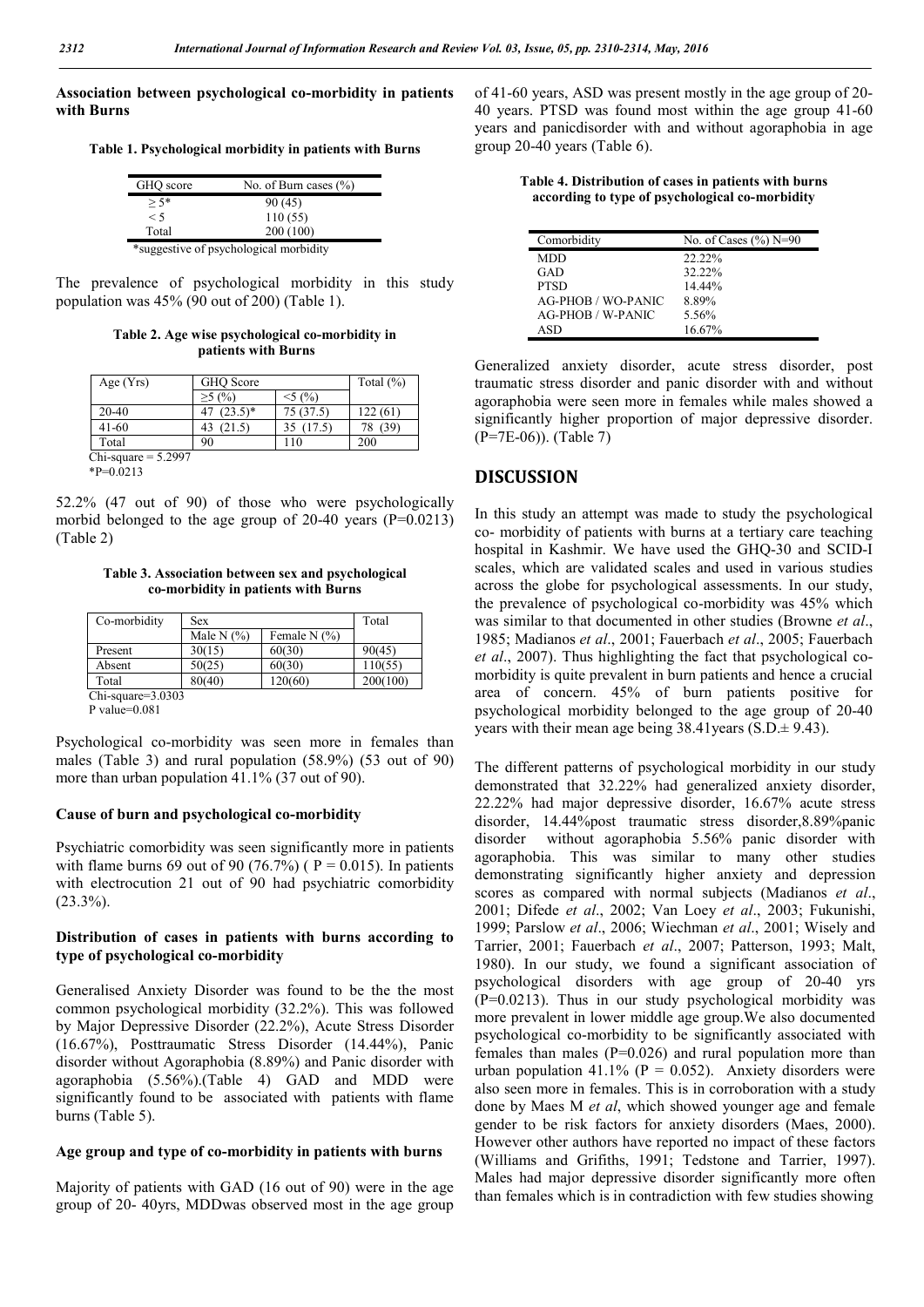| Psychological Comorbidity N=90     |         | Flame | Electrocution | Total | Chi square | P Value  |
|------------------------------------|---------|-------|---------------|-------|------------|----------|
| GAD                                | Present | 18    | 11            | 29    | 5.0968     | 0.0239   |
|                                    | Absent  | 51    | 10            | 61    |            | (P<0.05) |
| <b>MDD</b>                         | Present | 19    |               | 20    | 4.8314     | 0.0279   |
|                                    | Absent  | 50    | 20            | 70    |            | (P<0.05) |
| <b>ASD</b>                         | Present | 10    |               | 15    | 1.0062     | 0.315    |
|                                    | Absent  | 59    | 16            | 75    |            |          |
| <b>PTSD</b>                        | Present | 12    |               | 13    | 2.078      | 0.1494   |
|                                    | Absent  | 57    | 20            | 77    |            |          |
| Panic disorder without Agoraphobia | Present | 7     |               | 8     | 0.576      | 0.4478   |
|                                    | Absent  | 62    | 20            | 82    |            |          |
| Panic disorder with Agoraphobia    | Present | 3     | 2             | 5     | 0.8221     | 0.3645   |
|                                    | Absent  | 66    | 19            | 85    |            |          |

#### **Table 5. Association between cause of burn and type of psychological co-morbidity**

**Table 6. Age group and type of co-morbidity in patients with burns**

| Psychological Comorbidity          |         | Total | Age in Years $(N=90)$ |         | Chi square | P Value |
|------------------------------------|---------|-------|-----------------------|---------|------------|---------|
|                                    |         |       | $20-40$               | $41-60$ |            |         |
| <b>GAD</b>                         | Present | 29    | 16                    | 13      | 0.1493     | 0.69    |
|                                    | Absent  | 61    | 31                    | 30      |            |         |
| <b>MDD</b>                         | Present | 20    |                       | 13      | 3.0568     | 0.08    |
|                                    | Absent  | 70    | 40                    | 30      |            |         |
| <b>ASD</b>                         | Present | 15    | 9                     | 6       | 0.4364     | 0.5     |
|                                    | Absent  | 75    | 38                    | 37      |            |         |
| <b>PTSD</b>                        | Present | 13    | 6                     |         | 0.2243     | 0.63    |
|                                    | Absent  | 77    | 41                    | 36      |            |         |
| Panic disorder without Agoraphobia | Present | 8     |                       | 3       | 0.3717     | 0.54    |
|                                    | Absent  | 82    | 42                    | 40      |            |         |
| Panic disorder with Agoraphobia    | Present | 5     | 4                     |         | 1.6372     | 0.20    |
|                                    | Absent  | 85    | 43                    | 42      |            |         |

**Table 7. Association between sex and type of psychological co-morbidity**

|                           |         | <b>Sex</b>     |        |       |            |          |
|---------------------------|---------|----------------|--------|-------|------------|----------|
| Psychological Comorbidity |         |                |        |       | Chi square |          |
| $N=90$                    |         | Male           | Female | Total |            | P value  |
| <b>GAD</b>                | Present | 12             | 17     | 29    | 1.2465     | 0.26     |
|                           | Absent  | 18             | 43     | 61    |            |          |
| <b>MDD</b>                | Present | 15             | 5      | 20    | 20.0893    | 7E-06    |
|                           | Absent  | 15             | 55     | 70    |            | (P<0.05) |
| <b>ASD</b>                | Present | 6              | 9      | 15    | 0.36       | 0.54     |
|                           | Absent  | 24             | 51     | 75    |            |          |
| <b>PTSD</b>               | Present | 3              | 10     | 13    | 0.7193     | 0.39     |
|                           | Absent  | 27             | 50     | 77    |            |          |
| Pa WO Ag                  | Present | $\overline{c}$ | 6      | 8     | 0.2744     | 0.60     |
|                           | Absent  | 28             | 54     | 82    |            |          |
| Pa W Ag                   | Present | $\overline{c}$ | 3      | 5     | 0.1059     | 0.74     |
|                           | Absent  | 28             | 57     | 85    |            |          |

prevalence of depression more often in females than males (Wiechman, 2001; Fukunishi, 1999; Bijl *et al*., 1997). In attempting to explain the relationship between psychological factors and cause of burn injuries, psychiatric comorbidity was seen significantly more in patients with flame burns ( $P = 0.015$ ). GAD and MDD were significantly associated with flame burns  $(P=0.0239$  and  $P=0.0279$  respectively) corresponding to a study done by Alvi T *et al*. (2009).

#### **Conclusion**

With the increased survival of patients with large burns comes a new focus on the psychological challenges and recovery that such patients must face. A burn injury and its subsequent treatment are among the most painful experiences a person can encounter. The emotional problems experienced by people suffering burn injuries, have been largely ignored. The emotional needs of patients with burns have long been

overshadowed by the emphasis on survival. Patients undergo various stages of adjustment and face emotional challenges that parallel the stage of physical recovery. Understanding the huge amount of psychiatric comorbidity in patients with burn injuries will help the clinicians in rapid identification of the problem. This in turn will help in providing appropriate services to such patients and will help in speeding up their recovery. Proper rehabilitation into social, occupational and family situation will thus be more easily achievable and emotional needs of burn patients can be handled more effectively.

#### **Acknowledgements**

Authors gratefully acknowledge the Dept. of Psychiatry SKIMS Medical College, Bemina for providing the facilities to carry out this work. Competing interests: The authors declare that they have no competing interests.